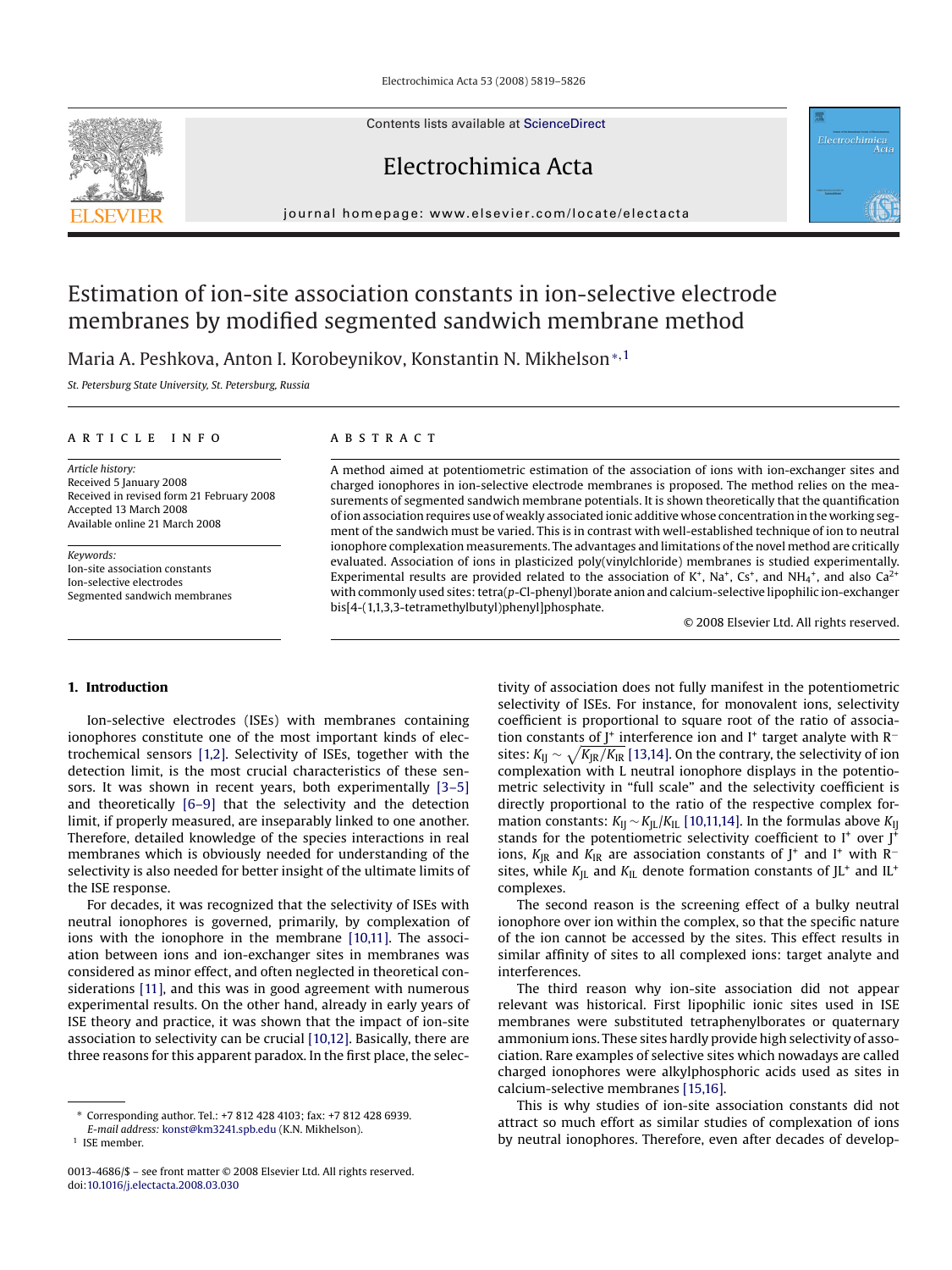<span id="page-1-0"></span>ment and application of ISEs there is almost no data on the values of association constants in real electrode membranes.

On the other hand, these data became nowadays highly relevant. A number of various charged ionophores (e.g., porphyrines, salophenes) are now available, and these charged ionophores bind ions selectively [\[17\].](#page-7-0) Also, it was shown that by means of ionic additives (lipophilic ions charged oppositely to the main sites) it is possible to take full advantage of selective ion-site association, so that the potentiometric selectivity coefficient is directly proportional to the ratio of ion-site association constants [\[13,14\].](#page-7-0) Computer simulations performed in [\[18\]](#page-7-0) showed that in the case of highly selective ion-site association one could anticipate significant impact of this effect to overall selectivity of membranes. Unfortunately, quantification of ion-site association in real membranes is a difficult challenge. Use of optical methods is hampered by absorbance of the membrane solvent (plasticizer) and also of PVC. Conductivity of membranes can be easily measured, but conductivity relates to the flux of moving species, and therefore, delivers the multiple of the concentration of dissociated ions, and their mobility. Proper separation of the multiple into concentration factor and mobility factor is not trivial [\[19\].](#page-7-0)

In principle, species interactions in real membranes can be accessed by segmented sandwich membrane method. This method has been invented first in [\[20\]](#page-7-0) and was successfully used for quantification of complexation of ions by neutral ionophores [\[21–26\].](#page-7-0) However, as it was demonstrated in [\[23\], t](#page-7-0)he same approach does not allow for measurements of ion-site association constants. It is only possible to distinguish between strong and weak association, and it was shown that even tetraphenylborate salts are strongly associated in ISE membranes [\[23\].](#page-7-0) A modification of segmented sandwich membrane method which, in principle, may allow for direct measurements of ion-site association constants in real membranes was briefly discussed for the first time in [\[18\].](#page-7-0)

In this paper we will describe the theory of this modified method in more detail, discussing also the limitations of the proposed technique. Experimental results will be provided, related to the association of monovalent cations and calcium with commonly used sites: tetra(*p*-Cl-phenyl) borate and calcium-selective ionexchanger bis[4-(1,1,3,3-tetramethylbutyl)phenyl]phosphate.

## **2. Theory**

The theory of the method relies on multispecies approach (MSA) described earlier [\[21,27–29\].](#page-7-0) Essentially, MSA considers a number of species for each ion which is present in the membrane. These are: the free ion, a number of complexes of the ion with a neutral ionophore (with different stoichiometric composition), and the respective ion pairs and triplets with the ion-exchanger and charged ionophore, if applicable. This is in contrast with some other approaches dealing with only one particular kind of species for each ion in the membrane, for instance only one sort of complexes, no association, etc. Therefore, MSA is advantageous for the continuous description of membranes with broad variation of the concentrations of ionophores and sites. This approach only deals with a quasi-steady state, like well-known descriptions summarized in [\[10,11\]. T](#page-7-0)he latter, however, refer only to relatively simple, idealized cases, mostly—when association of ions in membranes is neglected. The MSA, on the contrary, allows for the consideration of membrane potentials, including segmented sandwich membrane potential, with any degree of association of the electrolyte in the membrane. Since segmented sandwich membrane potential is essentially time-dependent, more advanced, high level description based on solution of Nernst–Plank and Poisson equations in real space and time (NPP model) [\[7–9\]](#page-7-0) would be useful here. However, to the best of our knowledge, the NPP model does not consider association effects in membranes, at least at the current stage of development. This is why here we will take advantage of numerical modeling in the framework of MSA.

To clarify the difference between the two modifications of the segmented sandwich membrane method: that (i) aimed at measuring complexation by neutral ionophore, and that (ii) aimed at quantification of ion-site association, we will briefly remind the basics of modification (i).

The main idea of the method is making the concentration of the ionophore different on the two opposite sides of the membrane. In such a case, the impacts to the chemical potential of the ion related to the interaction with the neutral ionophore on the two sides do not eliminate one another, so that the overall membrane potential in otherwise symmetric cell is a measure of the ion-to-ionophore complexation.

To implement this idea, the membrane consists of two segments, which are fused immediately before measurements. The composition of one of the segments (reference segment) is kept constant. The composition of the other segment (working segment) is the same as that of the reference segment, except of  $C_{L}^{\text{tot}}$  the total concentration of the ionophore, and the latter is varied. When the neutral ionophore is in excess over sites the electric potential of the segmented sandwich membrane follows simple equation:

$$
E = n\frac{RT}{F}\ln C_L^{\text{tot}} + \frac{RT}{F}\ln K_{\text{ILn}}\tag{1}
$$

Here,  $K_{\text{ILn}}$  stands for stability constant of complex  $IL_n^+$ . Basically, measurements of complex stability constants by segmented sandwich membrane method rely on this equation. In more details, the method is described in [\[23,25\].](#page-7-0)

As shown in [\[23\]](#page-7-0) this particular approach: when the content of the ionophore of interest is varied in the working segment, does not allow for measurements of ion-site association constant. Simulation by means of MSA gives further insight to this issue. Example of simulated segmented sandwich membrane potential, when  $C_{\rm R}^{\rm tot}$ total concentration of  $R^-$  is varied in the working segment is presented in Fig. 1. The simulations have been performed using the system of equations very similar to published in [\[18\]. O](#page-7-0)nly boundary potentials were considered, being expressed in terms of  $a<sub>l</sub>$ activity of  $I^{z+}$  potential determining ions in aqueous solution, and

50  $S = -48.3$  $\mathbf 0$  $S = -29.1$  $-50$  $-100$ 1e15  $\leq$ m $\geq$  $-150$  $1e<sub>6</sub>$ 1e12  $-200$  $S = -326$  $-250$  $S = -58.2$  $1e<sub>3</sub>$  $-300$  $1e0$ B  $-350$ -7  $-5$  $-3$  $-2$  $-6$  $-4$  $-1$  $logC_R^{tot}$ 

**Fig. 1.** Simulated curves of segmented sandwich membrane potential for different values of  $K_{IR}$  (from 1 to 10<sup>15</sup> M<sup>-1</sup>) when  $C_{R}^{tot}$  total concentration of sites is varied in the working segment. In the reference segment,  $C_R^{\text{tot}} = 10^{-7}$  M.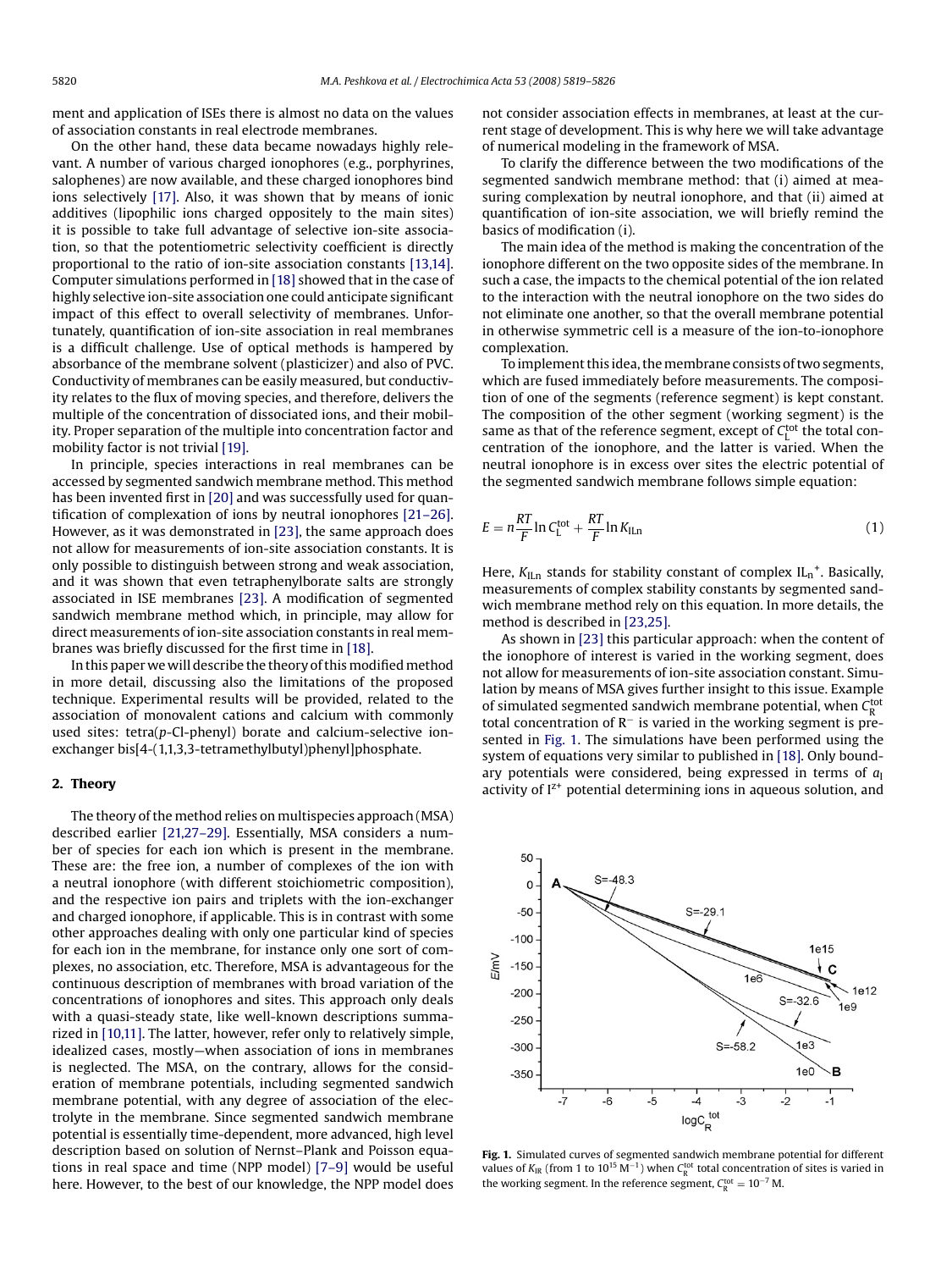<span id="page-2-0"></span>*C*<sup>I</sup> concentration of these free ions in the membrane:

$$
E_{\rm b} = E^{\rm mem} - E^{\rm aq} = -\frac{\mu_1^{\rm 0, mem} - \mu_1^{\rm 0, aq}}{z_{\rm I}F} + \frac{RT}{z_{\rm I}F} \ln \frac{a_{\rm I}}{C_{\rm I}} \tag{2}
$$

Here  $\mu_{\rm I}^0$  stand for standard values of the chemical potential of I<sup>z+</sup> in the membrane and in the aqueous phase, denoted, respectively, with superscripts mem or aq. The standard values of the chemical potentials of  $I^{z+}$  are the same in both segments because of the same PVC and the same plasticizer. The compositions of aqueous solutions on both sides of the sandwich are also the same. The impact from the diffusion potential at the junction between the two segments is neglected here. Under these conditions the overall electric potential of the sandwich membrane can be written as follows:

$$
E = E_{\rm b}^{\rm work} + E_{\rm b}^{\rm ref} = \frac{RT}{z_1F} \ln \frac{C_{\rm f}^{\rm ref}}{C_{\rm l}^{\rm work}} \tag{3}
$$

Concentration of  $I^{z+}$  free ions for given values of  $C_R^{tot}$  and  $C_S^{tot}$  (total concentration of  $S^+$  ionic additive, if applicable) and given values for the respective association constants can be accessed by solving the system of material and charge balance equations below:

$$
C_R^{\text{tot}} = C_R + \sum_{q=1}^{z} q C_{\text{IR}_q} + C_{\text{SR}}
$$
 (4)

$$
C_{\rm S}^{\rm tot} = C_{\rm S} + C_{\rm SR} \tag{5}
$$

$$
C_{\rm R} = \sum_{q=0}^{z} (z - q) C_{\rm IRq} + C_{\rm S} \tag{6}
$$

The system of Eqs.  $(4)$ – $(6)$  can be solved using objective function method. A suitable objective function combines disbalances of the concentrations of the membrane components:

$$
\Phi = \left(\frac{C_R^{\text{tot}} - C_R^{\text{comb}} - C_R}{C_R}\right)^2 + \left(\frac{C_S^{\text{tot}} - C_S^{\text{comb}} - C_S}{C_S}\right)^2 \tag{7}
$$

Superscript comb denotes sums of the concentrations of all species which include the component, except of the respective free species. The true values of all the species concentrations return zero value of the objective function.

The values of  $K_{IR}$  association constant in these simulations were 1, 10<sup>3</sup>, 10<sup>6</sup>, 10<sup>9</sup>, 10<sup>12</sup> and 10<sup>15</sup> M<sup>-1</sup>, and C<sub>R</sub><sup>tot</sup> in the reference segment was 10<sup>-7</sup> M. The latter value is unrealistically small for real membranes, but chosen here for purpose: it allows for demonstration of Nernstian and half-Nernstian slopes in different domains of the same curve if the association constant is relatively low. The curve obtained for  $K_{IR} = 1 \text{ M}^{-1}$  is linear with Nernstian slope <sup>−</sup>58.1 mV. The curves calculated for *<sup>K</sup>*IR = 109 <sup>M</sup>−<sup>1</sup> and higher show half-Nernstian slope of −28.2 mV, and these curves practically coincide. In the curve related to the  $K_{IR} = 10^3 \text{ M}^{-1}$  one can see two well-resolved domains, with Nernstian slope at  $C_{\rm R}^{\rm tot} < 10^{-4}$  M, and half-Nernstian slope at  $C_R^{\text{tot}} > 10^{-3}$  M. The curve calculated for *K*IR = 106 M−<sup>1</sup> contains a small domain with sub-Nernstian slope of 48.3 mV when  $C_{\rm R}^{\rm tot} < 10^{-6}$  M, and in the rest of the curve the slope is half-Nernstian. These results are consistent with earlier data [\[23\].](#page-7-0)

The results can be easily rationalized for limited cases of full dissociation and of strong association. Here we will take advantage of the conditions of bulk electroneutrality:  $C_I = C_R$ , that of material balance for R<sup>-</sup> sites:  $C_R^{\text{tot}} = C_R + C_{\text{IR}}$ , and of the mass law for the association constant: *C*IR = *C*I*C*R*K*IR.

Bearing these conditions in mind, we immediately obtain for the limiting case of full dissociation

$$
C_{I} = C_{R} \approx C_{R}^{\text{tot}} \tag{8}
$$

while for the limiting case of strong association

$$
C_{\rm I} \approx \sqrt{C_{\rm R}^{\rm tot}/K_{\rm IR}}\tag{9}
$$

Thus  $C_{\rm I}$  always increases with increasing  $C_{\rm R}^{\rm tot}$  producing negative slope of the EMF curve, and the slope varies between Nernstian in the case of full dissociation, and half-Nernstian for strong association.

At high values of  $K_{IR}$  the concentration of free I<sup>+</sup> ions is inversely proportional to the square root of  $K_{IR}$ , see Eq. (9). However, the EMF curves not always show this dependence, and tend to come close to one another, or even coincide with increasing *K*IR. This is because all the curves start from the same point with  $E = 0$  (point A in [Fig. 1\)](#page-1-0) when the compositions of the working segment and the reference segment are the same. So, at high association, Eq. (9) is fulfilled for both segments, effectively eliminating the impact from the value of *K*IR.

The shape of the curves plotted in [Fig. 1](#page-1-0) depends on whether the membranes refer to only one of the aforementioned limiting cases, within the whole range of variation of  $C_R^{tot}$ , or full dissociation at low values of  $C_R^{\text{tot}}$  is followed by strong association at high  $C_R^{\text{tot}}$ . On the whole, higher values of association constant give lower effects in the EMF. Anyway, any response curve is expected to be located between lines AB – for dissociated membranes, and AC – for associated membranes. One can conclude, therefore, that this particular setup is hardly suitable for quantification of ion-site interactions in ISE membranes.

On the other hand, computer simulations by means of MSA, implemented in the same way as above, allowed us to reveal another experimental setup, and now it will be demonstrated that this modified setup is promising in view of quantification of ion-site association in the real membranes. The essence of the modified setup is that the total concentration of sites in the working segment must be constant, and be the same as in the reference segment. However, the working segment must contain lipophilic ionic additive (co-exchanger) charged oppositely to the sites, and the concentration of the additive must be varied.

The results of MSA simulations of segmented sandwich membrane potentials and concentrations of individual species are presented in [Fig. 2A](#page-3-0) and B. The simulations were performed for membranes with the same set of the values of  $K_{IR}$  association con-stants as shown in [Fig. 1. I](#page-1-0)nteraction between S<sup>+</sup> additive and R<sup>−</sup> sites was assumed rather weak:  $K_{SR}$  = 1. This assumption may be realistic for bulky S+ additive and R<sup>−</sup> sites with low density of charge.

One can see that according to the MSA modeling, variation of the concentration of the ionic additive allows obtaining EMF response, increasing with the increase of the content of the additive, and also with the increase of the association constant. At relatively high values of  $K_{IR}$ , like 10<sup>6</sup> M<sup>-1</sup> the simulated curves contain linear domain with Nernstian slope. When the values of association constants are even higher,  $K_{IR} \geq 10^{12}$  M<sup>-1</sup> the simulated curves tend to come close to one another, and the whole response curve is Nernstian.

For rationalization of the shape of the EMF curves presented in [Fig. 2A](#page-3-0), we will turn now to the curves of the individual species concentrations. The selection of the respective curves are presented in [Fig. 2B](#page-3-0). Comparison of the EMF curves ([Fig. 2A](#page-3-0)) and the species concentration curves [\(Fig. 2B\)](#page-3-0) for strong association ( $K_{IR}$  = 10<sup>6</sup>, 10<sup>9</sup>, and  $10^{12}$  M<sup>-1</sup>) allows concluding the following. The initial flat part of the response curve, when the concentration of the additive is low, refers to the conditions:  $C_{IR} \approx C_R^{tot}$ , and  $C_I \approx C_R$ . Thus, in the initial horizontal part of the curve:

$$
C_{\rm I} \approx \left(\frac{C_{\rm R}^{\rm tot}}{K_{\rm IR}}\right)^{1/2} \tag{10}
$$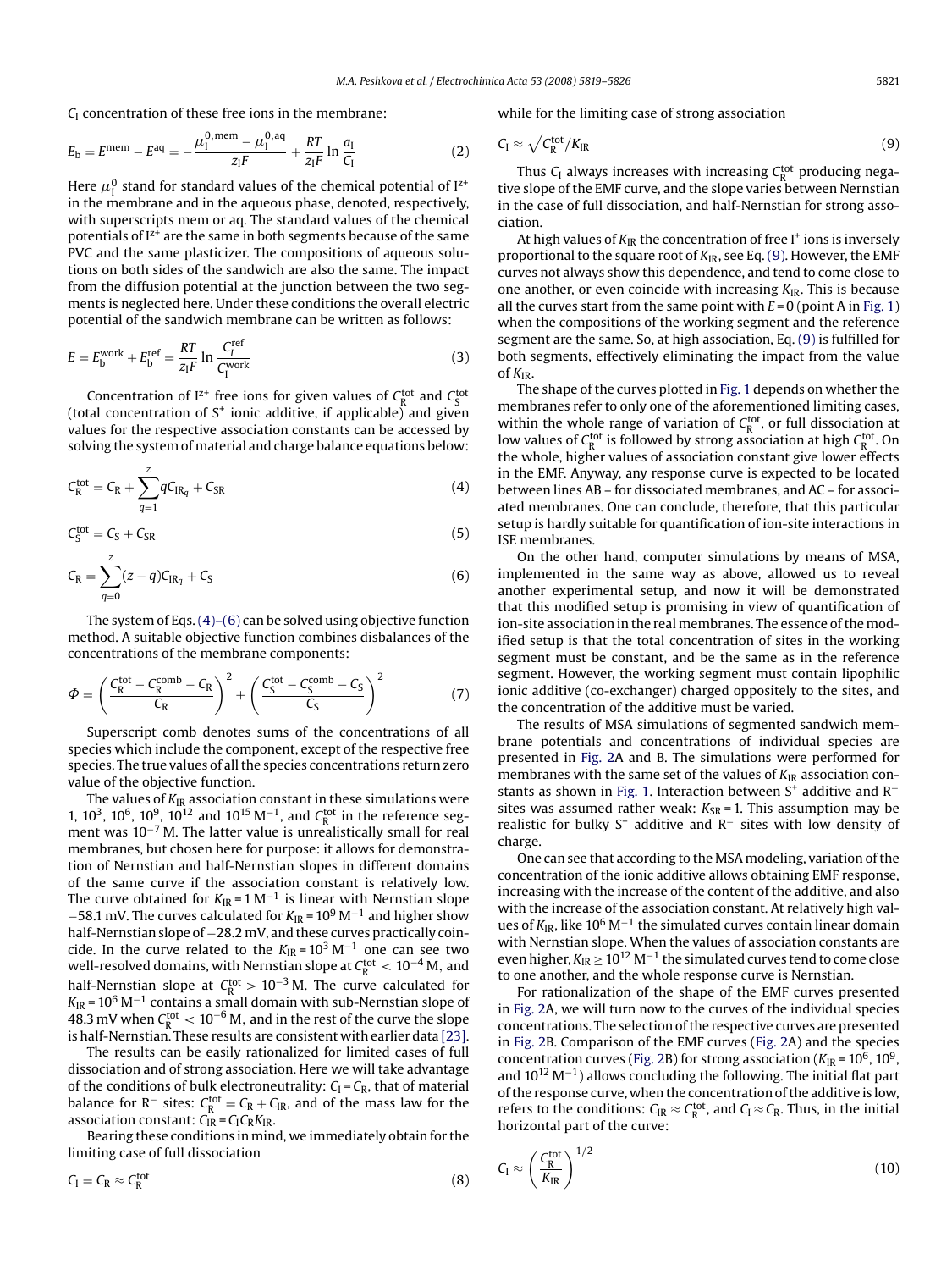<span id="page-3-0"></span>

**Fig. 2.** Simulated curves of segmented sandwich membrane potential (A) and individual species concentrations in the working segment (B), for membranes with  $K_{IR}$ within the range from 1 through  $10^{15}$  M<sup>-1</sup>. In the reference segment,  $C_S^{\text{tot}} = 10^{-7}$  M, in the working segment  $C_S^{\text{tot}}$  is varied. Total concentration of R<sup>−</sup> sites is constant in both segments,  $C_R^{\text{tot}} = 10^{-2}$  M.

Eq. [\(10\)](#page-2-0) holds also for the reference segment since it does not contain the additive. The linear domain in the response curves shown in Fig. 2 refers to the conditions:  $C_{IR} \approx C_R^{tot}$ , and  $C_R \approx C_S \approx C_S^{tot}$ . Thus, in the linear domain:

$$
C_{\rm I} \approx \frac{C_{\rm R}^{\rm tot}}{C_{\rm S}^{\rm tot} K_{\rm IR}}\tag{11}
$$

Considering only boundary potentials, we can obtain for the overall sandwich membrane potential in the linear domain:

$$
E = \frac{RT}{F} \ln \frac{C_1^{\text{ref}}}{C_1^{\text{work}}} = \frac{RT}{F} \left( \frac{1}{2} \ln K_{\text{IR}} + \ln C_S^{\text{tot}} - \frac{1}{2} \ln C_{\text{R}}^{\text{tot}} \right)
$$
(12)

Thus, the modified setup for the segmented sandwich membrane method allows for measurement of the ion-site association constants in real membranes.

This simple behavior can be anticipated only for membranes with strong ion-site association and weak interaction between the main sites and lipophilic additive. Otherwise one cannot expect linear domains in the curves of segmented sandwich membrane potential. Interpretation of experimental results obtained for membranes with *K*IR < 106 M−1, or with commensurable values of *K*IR and K<sub>SR</sub> may require nonlinear fitting of the data.



**Fig. 3.** Simulated curves of segmented sandwich membrane potential (A), and of the concentrations of the individual species in working segment (B), when  $C_S^{\text{tot}}$  is varied in the working segment. In the reference segment, C<sub>S</sub><sup>tot</sup> = 10<sup>-7</sup> M. The total concentration of R<sup>−</sup> sites is constant in both segments, C<sub>R</sub><sup>tot</sup> = 10<sup>-2</sup> M. In (A) *K*<sub>IR</sub> = 10<sup>7</sup> M<sup>-1</sup> (or 10<sup>10</sup> M<sup>-1</sup>),  $\beta_{\text{IRR}} = 10^{10}$ , 10<sup>13</sup>, 10<sup>16</sup>, and 10<sup>22</sup> M<sup>-2</sup> (or 10<sup>16</sup> M<sup>-2</sup>). In (B)  $K_{\text{IR}} = 10^7$  M<sup>-1</sup>,  $\beta_{\text{IRR}} = 10^{13} \text{ M}^{-2}.$ 

Simulated EMF curves presented in Fig. 2A tend to coincide at very high association constants, so the EMF is not more sensitive to the value of *K*IR. This trend can be clarified with the data presented in Fig. 2B. If IR associates too strongly, the condition  $C_I \approx C_R$  does not hold even at very low concentrations of  $S^+$  additive, so essentially  $C_R \approx C_S \approx C_S^{\text{tot}}$  is valid in the whole range of  $C_S^{\text{tot}}$ . Decrease of  $C_S^{\text{tot}}$ down to zero is possible in simulations, but hardly possible in real membranes because of inevitable impurities. Thus, the proposed method is limited to membranes with moderate values of ion-site association constants.

We will turn now to the case of the association of divalent ions with monovalent sites. Using the same approach as for monovalent ions, we can envisage the following regularities for segmented sandwich membranes with variation of  $S^+$  monovalent additive and constant total content of R− sites.

The simulated EMF curves for membranes with first association constant  $K_{IR}$  = 10<sup>7</sup> M<sup>-1</sup>, and the cumulative association constant  $\beta_{\rm{IRR}}$  within the range from 10<sup>10</sup> through 10<sup>16</sup> M<sup>-2</sup> are presented in Fig. 3A. The respective curves for the concentrations of the individual species for membrane with  $K_{IR}$  = 10<sup>7</sup> M<sup>-1</sup>,  $\beta_{IRR}$  = 10<sup>13</sup> M<sup>-2</sup> are given in Fig. 3B. The results demonstrate the possibility to measure the ratio between  $\beta_{\text{IRR}}$  and  $K_{\text{IR}}$ , as we will show below.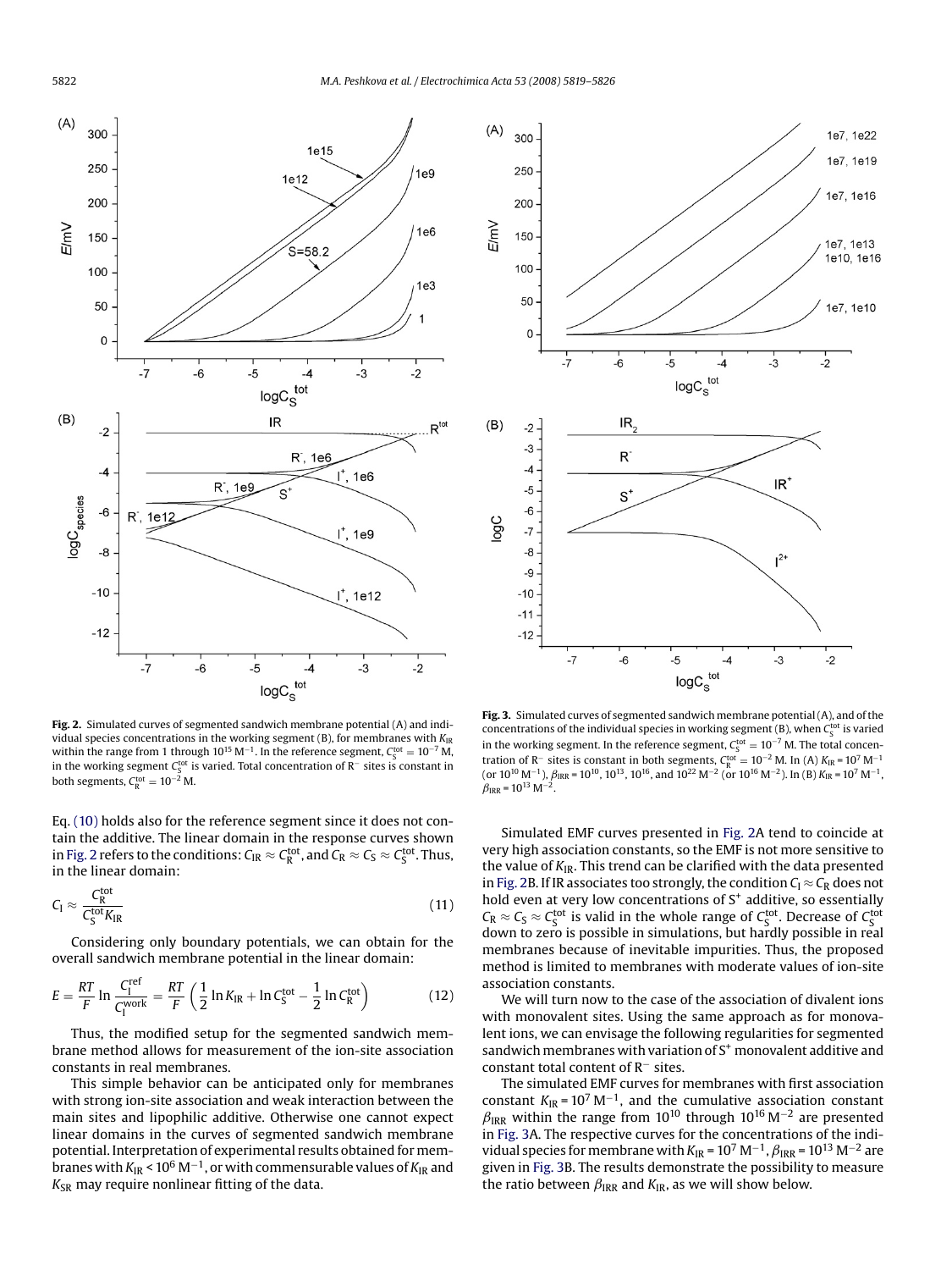<span id="page-4-0"></span>As one can see from [Fig. 3B](#page-3-0), in the initial horizontal part of the curve, and in the reference segment (with low concentration of S<sup>+</sup> additive) C<sub>IRR</sub>  $\approx$  C<sup>tot</sup>/2, and C<sub>IR</sub>  $\approx$  C<sub>R</sub>. Therefore, in the reference segment  $C_1K_{IR} = 1$ , and

$$
C_{\rm I} = K_{\rm IR}^{-1} \tag{13}
$$

As to the working segment, in the linear part of the response curve (compare [Fig. 3A](#page-3-0) and B)  $C_{\rm{IRR}} \approx C_{\rm{R}}^{\rm{tot}}/2$ , and  $C_{\rm{R}} \approx C_{\rm{S}} \approx C_{\rm{S}}^{\rm{tot}}$ . Thus, in the working segment

$$
C_{\rm I} = \frac{C_{\rm R}^{\rm tot}/2}{\left(C_{\rm S}^{\rm tot}\right)^2 \beta_{\rm IRR}}\tag{14}
$$

Considering only boundary potentials, we can obtain for the overall sandwich membrane potential in the linear domain:

$$
E = \frac{RT}{2F} \ln \frac{C_1^{\text{ref}}}{C_1^{\text{work}}} = \frac{RT}{2F} \left( \ln \left( \frac{\beta_{\text{IRR}}}{K_{\text{IR}}} \right) + 2 \ln C_S^{\text{tot}} - \ln \left( \frac{C_R^{\text{tot}}}{2} \right) \right) \tag{15}
$$

As predicted by Eq. (15), only the ratio of the cumulative association constant over the first step constant can be accessed. More of this, the whole curves (not only linear domains) for  $K_{IR} = 10^7$  M<sup>-1</sup>,  $\beta_{\text{IRR}}$  = 10<sup>13</sup> M<sup>-2</sup> and for  $K_{\text{IR}}$  = 10<sup>10</sup> M<sup>-1</sup>,  $\beta_{\text{IRR}}$  = 10<sup>16</sup> M<sup>-2</sup> coincide.

The considerations presented above and in particular Eqs. [\(12\)](#page-3-0) [and \(15\)](#page-3-0) show the possibility of assessing association constants of ions and sites or charged ionophores in real ISE membranes by measurements of segmented sandwich membrane potentials with variation of ionic additive in the working segment. Unfortunately, for the association between divalent ions and monovalent sites or charged ionophores only the ratio of the cumulative association constant over the first step association constant can be assessed by this method. In addition, diffusion potential in the vicinity of the segment junction (neglected in the theory above) may produce some uncertainty about the values obtained.

## **3. Experimental**

Potassium tetrakis-*p*-Cl-phenylborate (KClTPB), tetradodecylammonium tetrakis-*p*-Cl-phenylborate (ETH 500), and solvent plasticizers bis(butylpentyl)adipate (BBPA) and *o*nitrophenyloctyl ether (oNPOE) were Selectophore grade reagents from Fluka (Buchs, Switzerland).  $Ca^{2+}$ -selective ion-exchanger bis[4-(1,1,3,3-tetramethylbutyl)phenyl]phosphate (TMBPP−) and  $Ca<sup>2+</sup>$ -membrane plasticizer bis(dioctylphenyl)phosphonate (DOPP), both of the highest purity available, were generous gifts from Radiometer (Copenhagen, Denmark). Tetradecylammonium bromide (TDABr) was from Analyse-X (Minsk, Belarus). High molecular weight Poly(vinylchloride) S-66 (PVC) was from Ohtalen (St. Petersburg, Russia). Volatile solvents were extra pure cyclohexanone (CH) from Vekton, St. Petersburg, Russia, and HPLC grade tetrahydrofuran (THF) from Vekton, St. Petersburg, Russia. Analytical grade inorganic electrolytes: KCl, NaCl, CsCl, NH4Cl, and CaCl<sub>2</sub> were from Reachim (Moscow, Russia). All aqueous solutions were prepared with distilled or bidistilled water.

Membrane cocktails were prepared by mixing appropriate amounts of PVC and the respective plasticizer (the mass ratio was always 1:2), and dissolving them in freshly distilled THF. After that the respective ion-exchanger and (if applicable) also ETH 500 were added as appropriate aliquots of stock solutions in CH. In this way taking small weights was avoided, and high accuracy of membrane compositions was ensured. The dry content in the cocktails was 13–14%. The total concentration of the cation-exchanger sites ( $C_R^{\text{tot}}$ ) was the same both in the working and in the reference segment. For KCITPB it was always 0.01 m, and for CaTMBPP<sub>2</sub> it was 0.02 m. Cocktails for reference segments did not contain

additive. The total concentration of the additive  $(C_S^{\text{tot}})$  in membranes to constitute working segments varied from 10 to 90% (molar) of  $C_R^{\text{tot}}$ . The appropriate total concentrations of the cationexchanger sites ( $C_R^{\text{tot}}$ ) and that of the total additive ( $C_S^{\text{tot}}$ ) were set by adding of suitable quantities of KClTPB and ETH 500 to the cocktails. Direct adding of quaternary ammonium salts, e.g., as bromides or chlorides instead of ETH 500, is not recommended because inorganic salt (e.g., KBr) which forms in the membrane tends to remain there for several days of soaking. The presence of an inorganic salt in the membrane becomes apparent when membrane is dried after being in contact with water. The inorganic salt (if present) accumulates in water droplets within the membrane, and forms tiny but visible pieces of salt upon drying. On the other hand, proper mixture of KClTPB and ETH 500 ensures the required ratio of  $R^-$  over  $S^+$ , and the only inorganic ion in the membrane is  $K^+$ . In the case of  $Ca^{2+}$ -membranes this technique was not possible, and tetradecylammonium was added as bromide salt (TDABr). Therefore, calcium membranes were soaked in aqueous solutions until fully transparent when after contact with water.

To obtain membranes, the cocktails were sonicated for 10 min and then casted on glass Petri dishes and closed with filter paper to slow down the evaporation of THF. The electrodes for potentiometric measurements were prepared by cutting disks with diameter of 12 mm from thick (0.7 mm) master membranes and gluing them to PVC bodies with outer diameter of 12 mm and inner diameter of 10 mm. A solution of PVC in CH was used as the glue. Membranes for chronopotentiometric measurements were much thinner:  $65-80 \,\mu m$ , while the outer diameter of the bodies for chronopotentiometry was 16 mm, and the inner diameter was 15 mm. This geometry was chosen for reliable recording of the polarization in the vicinity of membrane/solution surface in spite of high Ohmic resistance of the membrane bulk.

Before measurements the electrodes were filled with 0.01 M solution of the respective chloride salt, and conditioned in the same solution. The conditioning time was 2–3 days for  $K^+$  and 3–5 days for  $Ca<sup>2+</sup>$ . To convert KClTPB initially present in membranes into the respective Na<sup>+</sup>, Cs<sup>+</sup>, or NH<sub>4</sub><sup>+</sup> salt, the conditioning time was 2 weeks.

Potentiometric measurements were performed with pX/mVmeter pX-150 and saturated Ag/AgCl reference electrode, both from Izmeritel, Gomel, Belarus. The reference electrode was connected to the calibrator solution with 3.5 M KCl salt bridge with limited diffusion, so that the contamination of the calibrator solution with KCl was negligible. The internal electrode was always Ag/AgCl. The calibrators were pure aqueous solutions of the respective chloride salts, within the concentration range  $10^{-5}$  to 0.1 M. The electrodes which showed Nernstian response were used for further research by segmented sandwich membrane method. For these measurements the electrodes with membranes of different compositions were pressed membrane-to-membrane and fixed mechanically, so that two membranes were fused into sandwich, and the EMF was recorded by connection of the meter to two internal Ag/AgCl electrodes.

Chronopotentiometric measurements were performed for totally symmetric cells: the same electrolyte of the same concentration was used in the inner and outer solutions. Chlorinated silver wire electrodes (working and reference), and glassy carbon counter electrode were used. The chronopotentiometric curves were recorded with Autolab PGstat 20 (Eco Chemie, The Netherlands). The current was zero for first 10 s, followed with pulse of 10−<sup>7</sup> A for 100 s, and then again zero current for 10 s.

All the measurements were carried out at room temperature (23  $\pm$  2 °C), with 3 replica electrodes for statistics.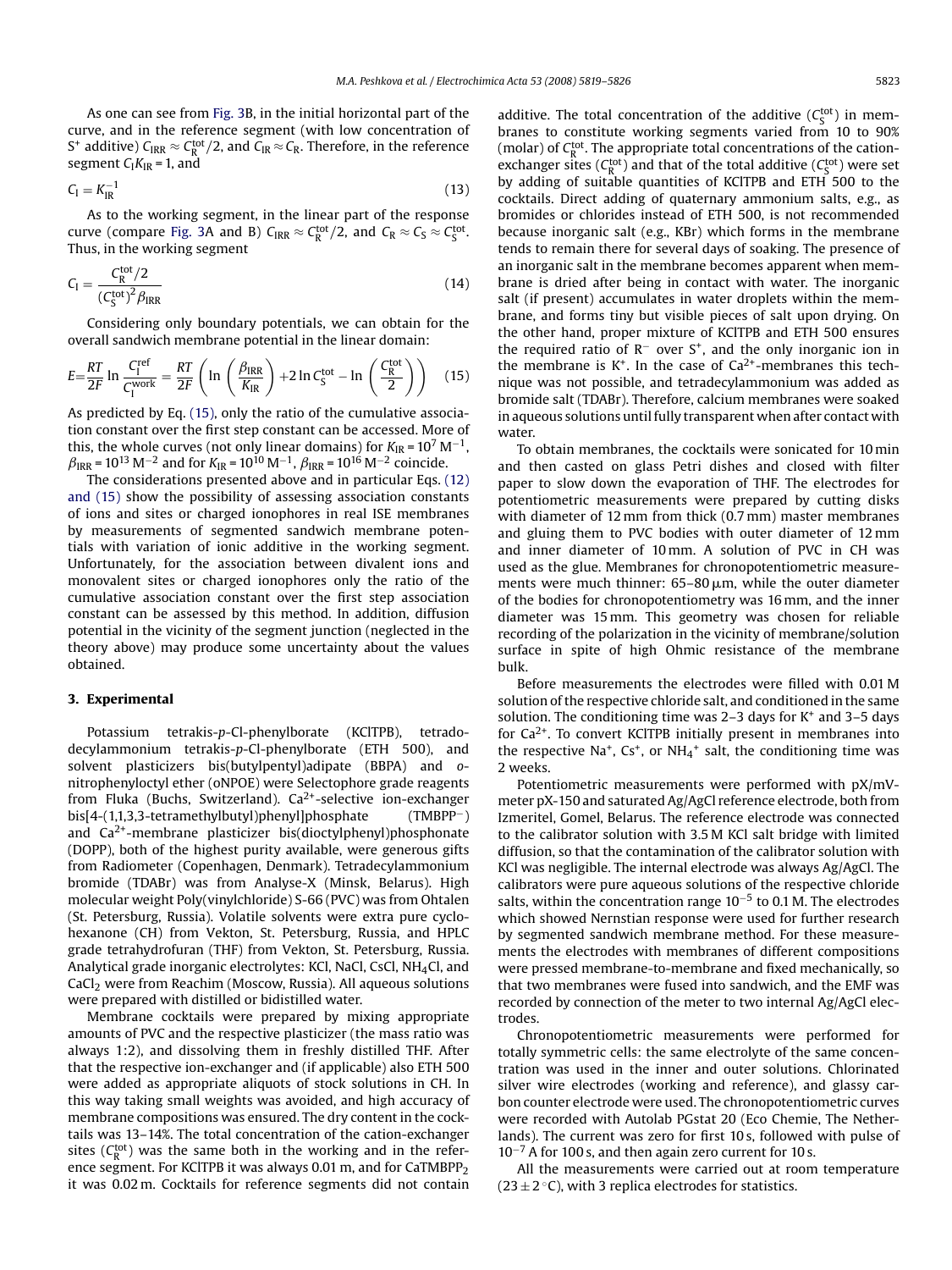<span id="page-5-0"></span>

Fig. 4. Potentials of segmented sandwich membranes plasticized with BBPA, equilibrated with KCl (A), NaCl (B), CsCl (C), and NH<sub>4</sub>Cl (D). Dots refer to the experimental data, and solid curves to the data calculated with *K<sub>KCITPB</sub>* = 2.5 × 10<sup>3</sup> M<sup>−1</sup>, *K<sub>NaCITPB</sub>* = 2.0 × 10<sup>3</sup> M<sup>−1</sup>, *K<sub>CSCITPB</sub>* = 4.0 × 10<sup>3</sup> M<sup>−1</sup>, *K<sub>NH4CITPB</sub>* = 3.2 × 10<sup>3</sup> M<sup>−1</sup>, and *K<sub>TDDACITPB</sub>* = 2.5 × 10<sup>2</sup> M<sup>−1</sup>. Dotted curves in A refer to *<sup>K</sup>*KClTPB = 5.0 <sup>×</sup> 103 <sup>M</sup>−1, *<sup>K</sup>*TDDAClTPB = 2.5 <sup>×</sup> 102 <sup>M</sup>−<sup>1</sup> (curve 1); *<sup>K</sup>*KClTPB = 2.5 <sup>×</sup> 103 <sup>M</sup>−1, *<sup>K</sup>*TDDAClTPB = 1.25 <sup>×</sup> 102 <sup>M</sup>−<sup>1</sup> (curve 2); *<sup>K</sup>*KClTPB = 2.5 <sup>×</sup> 103 <sup>M</sup>−1,  $K_{\text{TDDACITPB}} = 5 \times 10^2 \text{ M}^{-1}$  (curve 3);  $K_{\text{KCTPB}} = 1.25 \times 10^3 \text{ M}^{-1}$ ,  $K_{\text{TDDACITPB}} = 2.5 \times 10^2 \text{ M}^{-1}$  (curve 4).

### **4. Results and discussion**

# *4.1. Membranes containing tetrakis(p-Cl-phenyl)borate*

To study ion-pairing between monovalent cations and tetrakis(*p*-Cl-phenyl)borate anion in membranes of different polarities, 2 series of membranes were prepared: plasticized with BBPA, and with oNPOE. Each membrane contained constant total concentration of tetrakis(*p*-Cl-phenyl)borate, while the concentration of lipophilic cation: tetradodecylammonium (TDDA<sup>+</sup>) varied from 0 to 90% (mol/mol) relative to tetrakis(*p*-Cl-phenyl)borate.

Electrodes with BBPA membranes containing up to 42% (mol) of TDDA+ relative to ClTPB<sup>−</sup> showed Nernstian cationic slope (*S* = 57–58 mV) in solutions of KCl, NaCl, CsCl, and NH4Cl, in concentration range  $10^{-5}$  to  $10^{-1}$  M. However, electrodes with higher content of the TDDA<sup>+</sup> additive showed sub-Nernstian slope or no slope at all. In the case of oNPOE as plasticizer, Nernstian cationic slope was obtained from electrodes with membranes containing up to 75% (mol) of TDDA+. The values of the segmented sandwich membrane potentials for membranes providing zero slope achieved 300 mV, and to some extent refer to ion distribution coefficients [\[30\].](#page-7-0) Below, we will consider only the data obtained from membranes providing full Nernstian cationic response.

The reference segment membranes contained 0.01 M KClTPB without TDDA<sup>+</sup>, and showed full Nernstian cationic response. Ion pairing of tetrakis(*p*-Cl-phenyl)borate anion in BBPA was studied

for monovalent cations:  $K^+$ , Na<sup>+</sup>, Cs<sup>+</sup>, and NH<sub>4</sub><sup>+</sup>. The results are presented in Fig. 4A–D. In the case of oNPOE only K<sup>+</sup> was studied, and the results are presented in Fig. 5.



**Fig. 5.** Potentials of segmented sandwich membranes plasticized with oNPOE, equilibrated with KCl. Dots refer to the experimental data, and curve to the data calculated with  $K_{KCITPB} = 1.6 \times 10^3 \text{ M}^{-1}$ ,  $K_{TDDACITPB} = 10 \text{ M}^{-1}$ .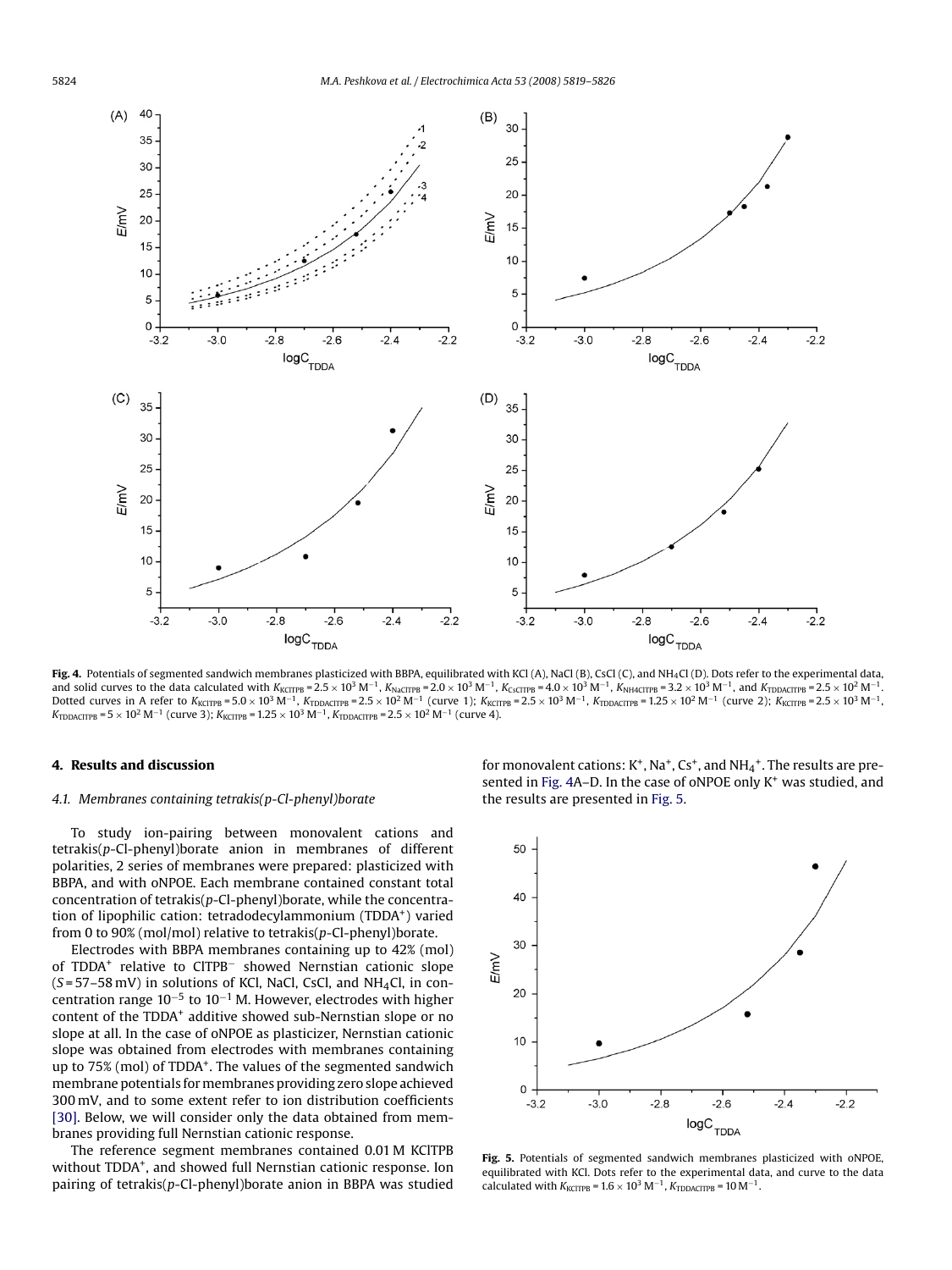It can be seen that the real experimental curves do not include clear linear domain. The lack of linear domain may suggest that the values of association constants of ClTPB<sup>−</sup> sites and K+, Na+, Cs+, and  $NH_4^+$  cations are low. Additional reason for the absence of linear domain in the emf curve is that these association constants are similar to *K*<sub>SR</sub>—the association constant of TDDA<sup>+</sup> ClTPB<sup>−</sup> ion pairs. Processing of the results was, therefore, accomplished in two steps. First, data related to 2 experimental points (in each of the respective curve) producing linear response close to Nernstian have been treated with Eq. [\(12\)](#page-3-0) giving initial values of *K*IR. Next, these values were used for further fitting of the experimental curves. In this way, estimates of association constants of ion pairs formed by ClTPB<sup>−</sup> and K<sup>+</sup>, Na<sup>+</sup>, Cs<sup>+</sup>, and NH<sub>4</sub>, and also that of TDDA<sup>+</sup> ClTPB<sup>−</sup> ion pairs were obtained, for real membranes plasticized with BBPA and with oNPOE.

The estimated values of the association constants of ClTPB− ion pairs in membranes plasticized with BBPA are as follows:  $K_{\text{KCITPB}} = 2.5 \times 10^3 \text{ M}^{-1}$ ,  $K_{\text{NaCITPB}} = 2.0 \times 10^3 \text{ M}^{-1}$ ,  $K_{\text{CSCITPB}} =$  $4.0 \times 10^3 \,\mathrm{M}^{-1}$ ,  $K_{\text{NH4CITPB}} = 3.2 \times 10^3 \,\mathrm{M}^{-1}$ . Satisfactorily agreement between experimental and calculated curves is achieved with the same value of  $K_{\text{TDDACITPB}} = 2.5 \times 10^2 \,\text{M}^{-1}$ . The data measured for K<sup>+</sup> in oNPOE can be fitted with  $K_{\text{KCITPB}} = 1.6 \times 10^3 \text{ M}^{-1}$ ,  $K_{\text{TDDACTP}\text{B}}$  = 10 M<sup>-1</sup>. The number of the experimental points in each of the curves is small, and therefore, the accuracy of the estimated values cannot be high. However, calculations with values 2 times higher or 2 times lower than our estimates produce curves which significantly deviate from the experimental points, as illustrated in [Fig. 4A](#page-5-0) for K<sup>+</sup>. Therefore, we believe that the relative error of the estimated association constants is within  $\pm 100\%$ , or within  $\pm 0.3$  in logs, except of oNPOE where it is higher. It is known that the selectivity of membranes based on KClTPB with various plasticizers is low, i.e., selectivity coefficients to any of these ions over the rest are within  $\pm 1$  (in logs). Therefore, one should not expect neither high, nor very different association constants for ion pairs formed by ClTPB− and K<sup>+</sup>, Na<sup>+</sup>, Cs<sup>+</sup>, and NH<sub>4</sub><sup>+</sup> cations. Thus, the obtained results are consistent with what one could expect for tetraphenylborates.

# *4.2. Membranes containing Calcium bis[4-(1,1,3,3-tetramethylbutyl)phenyl]phosphate*

Ion-pairing between  $Ca^{2+}$  and  $bis[4-(1,1,3,3-tetrameth$ ylbutyl)phenyl]phosphate (TMBPP−) monovalent anion was studied in membranes plasticized with bis(dioctylphenyl)phosphonate. The latter plasticizer is commonly used in combination with TMBPP− and other alkylphosphoric cation exchangers [\[15,16\]. T](#page-7-0)he concentration of  $CaTMBPP<sub>2</sub>$  was the same in all the membranes:  $2 \times 10^{-2}$  m, giving  $4 \times 10^{-2}$  m for total concentration of the TMBPP. The cationic additive was TDA<sup>+</sup> which was added as TDABr, and the content of the additive was varied from 0 to 0.036 m, thus up to 90% (molar) relative to the main sites.

Electrodes with the membranes of all compositions showed near-Nernstian slope of 29.5 mV in CaCl<sub>2</sub> solutions within the range 10−<sup>5</sup> to 10−<sup>1</sup> M. Segmented sandwich membrane potentials measured with these compositions are presented in Fig. 6.

The experimental curve contains clearly resolved linear domain with the slope of 32.9 mV which is close to Nernstian value for divalent cations. Therefore, the sought association constant *K*<sub>CaR2</sub> can be obtained directly by the use of Eq. [\(15\), g](#page-4-0)iving  $K_{\text{CaRR}} \approx 1.6 \times 10^4 \,\text{M}^{-1}$ ( $\log K_{\text{C}ARR} \approx 4.2$ ). This constant is, however, the second step constant,  $K_{\text{CARR}} = \beta_{\text{CARR}}/K_{\text{CaR}}$ , while the first step constant is probably even higher. This must be the reason why the experimental curve indeed includes Nernstian linear domain, like the idealized theoretical curves shown in [Fig. 3A](#page-3-0).

For comparison of the value obtained potentiometrically using the novel version of the segmented sandwich method, calciumselective membranes were studied also by chronopotentiometry. These membranes did not contain TDABr, while the concentration of CaTMBPP<sub>2</sub> was varied from  $0.0021$  to  $0.021$  m.

The respective curves are presented in [Fig. 7A](#page-7-0) and B. One can see that the chronopotentiometric response is strongly dependent on the concentration of  $CaTMBPP<sub>2</sub>$  in membranes ([Fig. 7A](#page-7-0)), while variation of the composition of solution for the same membrane produces virtually no change in the chronopotentiometric curve. This result suggests that the polarization is confined to membrane phase. On the other hand, the curves became linear if plotted against square root of time, suggesting diffusional nature of the polarization.

It is realistic to assume that monovalent ions CaTMBPP<sup>+</sup> and TMBPP<sup>−</sup> are strongly predominating over divalent free Ca<sup>2+</sup> in the membranes. Since TMBPP− anion is rather bulky, the size of the two monovalent ions should be about the same, and therefore, also the mobilities of the species must be roughly the same. For such a situation, it was shown elsewhere [\[19\]](#page-7-0) that diffusion coefficients and concentration of dissociated ions can be estimated separately if  $\rho$ bulk resistivity and  $\eta$  diffusion polarization are measured for the same membrane. The idea exploited in [\[19\]](#page-7-0) was that  $\rho \sim (CD)^{-1}$ , while  $d\eta/dt^{1/2}$  ~  $C^{-1}D^{-1/2}$ , where *C* stands for the concentration of dissociated ions, *D* stands for their diffusion coefficients, and *t* stands for time. The measured polarization is a sum of polarizations on each side of the membrane. In symmetric system where both sides of the membrane are of the same area and in contact with the same solution, polarizations on each side of the membrane are the same. Finally, concentration of dissociated electrolyte and diffusion coefficients of the respective ions can be described as below [\[19\]:](#page-7-0)

$$
C = \frac{32RT}{\pi F^2} \rho i^2 \left(\frac{d\eta}{dt}\right)^{-2} \tag{16}
$$

$$
D = \frac{\pi}{64} \rho^{-2} i^{-2} \left(\frac{d\eta}{dt}\right)^2 \tag{17}
$$

Here *i* stands for the density of the polarizing current. The results obtained are  $log D = -7.7 \pm 0.5$  and  $log K_{CARR} = 4.8 \pm 0.7$ . This estimate of the diffusion coefficient is consistent with values known from the literature [\[10,11,19,22,31,32\]. T](#page-7-0)he estimate of the association constant made by segmented sandwich membrane method:  $log K_{CARR} \approx 4.2$  is in satisfactorily agreement with the value obtained by chronopotentiometric measurements.



**Fig. 6.** Potentials of segmented sandwich membranes with CaTMBPP<sub>2</sub> and TDAB<sub>I</sub> additive.